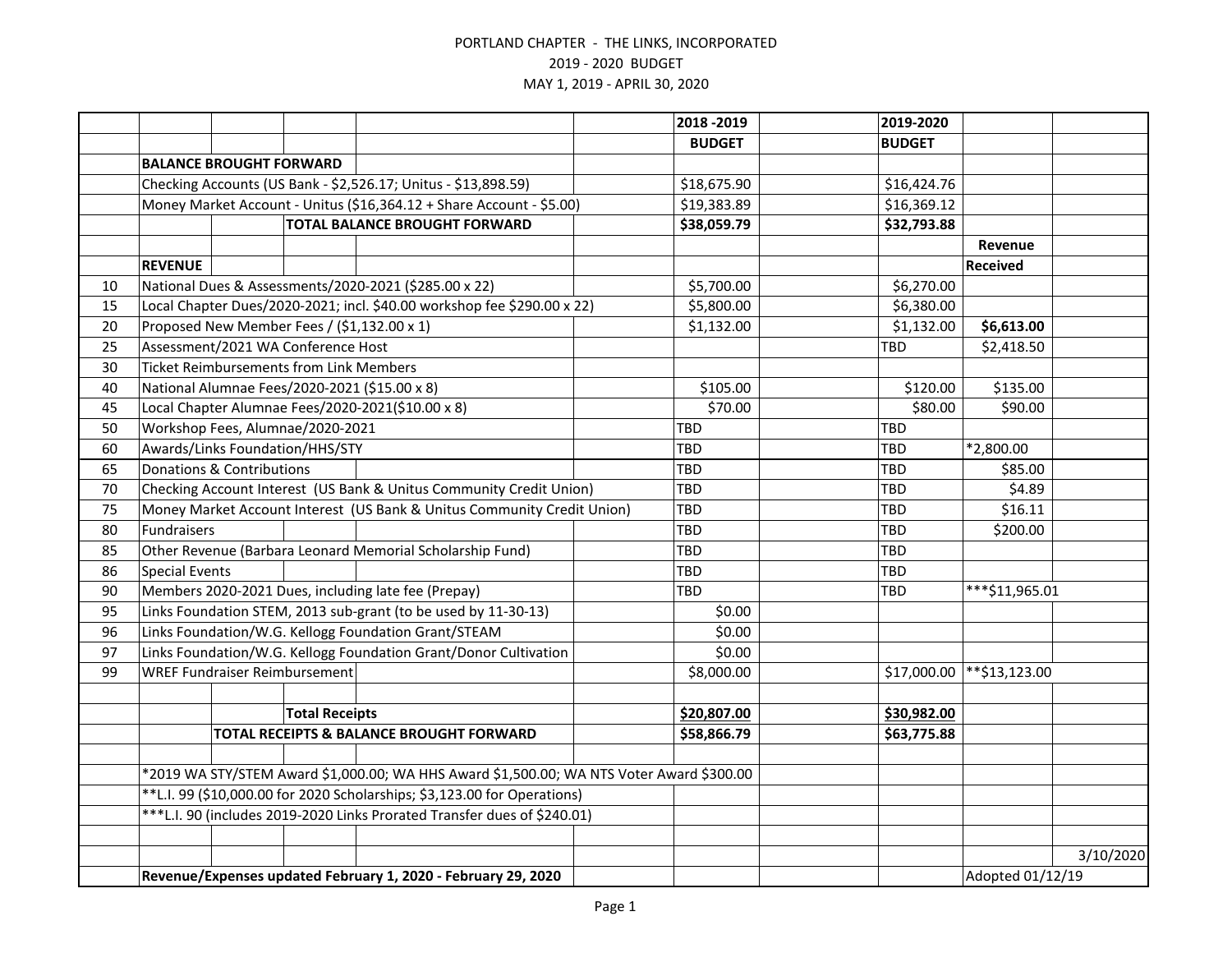|     | <b>EXPENSES</b>                                       |  |                                         |                                                         | 2018-2019   | 2019-2020        |                  |                |
|-----|-------------------------------------------------------|--|-----------------------------------------|---------------------------------------------------------|-------------|------------------|------------------|----------------|
| 100 | <b>Dues &amp; Assessments</b>                         |  |                                         |                                                         |             |                  | <b>Spent YTD</b> | <b>Balance</b> |
| 110 | National Dues & Assessments/2020-2021 (\$195.00 x 22) |  |                                         |                                                         | \$3,900.00  | \$4,290.00       |                  |                |
| 120 |                                                       |  |                                         | National Grant-in-Aid/2020-2021 (\$45.00 x 22)          | \$900.00    | \$990.00         |                  |                |
| 130 |                                                       |  |                                         | Links Foundation Dues/2020-2021 (\$40.00 x 22)          | \$800.00    | \$880.00         |                  |                |
| 140 |                                                       |  |                                         | New Member Fees/National, 2020 (\$742.00 x 1)           | \$742.00    | \$742.00         |                  |                |
| 150 |                                                       |  |                                         | Western Area Conference or National Assembly, Delegate  | \$1,400.00  | \$2,500.00       | \$1,862.15       | \$637.85       |
| 160 |                                                       |  |                                         | Western Area Conference or National Assembly, Alternate | \$1,000.00  | \$1,500.00       | \$1,500.00       | \$0.00         |
| 165 |                                                       |  |                                         | Western Area Leadership Summit Representative           | \$500.00    | \$0.00           |                  |                |
| 170 | <b>National Bonding Insurance</b>                     |  |                                         |                                                         | \$660.00    | \$500.00         | \$500.00         | \$0.00         |
| 175 |                                                       |  |                                         | National Liability Insurance/2020-2021 (\$5.00 x 22)    | \$100.00    | \$110.00         |                  |                |
| 180 |                                                       |  |                                         | National Alumnae Fees/2020-2021 (\$15.00 x 8)           | \$105.00    | \$120.00         |                  |                |
| 185 | National / Area Publications                          |  |                                         |                                                         | \$200.00    | \$200.00         |                  |                |
|     |                                                       |  |                                         | <b>Total Dues &amp; Assessments</b>                     | \$10,307.00 | \$11,832.00      |                  |                |
|     |                                                       |  |                                         |                                                         |             |                  |                  |                |
| 200 |                                                       |  |                                         | Programs (Includes Postage, Copies, Printing)           |             |                  |                  |                |
| 210 | <b>The Arts</b>                                       |  |                                         |                                                         | \$1,650.00  | \$1,650.00       | \$400.00         | \$1,250.00     |
| 220 | Services to Youth                                     |  |                                         |                                                         | \$3,000.00  | \$3,000.00       |                  |                |
| 225 | Save for Future Use                                   |  |                                         |                                                         |             |                  |                  |                |
| 230 | <b>National Trends &amp; Services</b>                 |  |                                         |                                                         | \$700.00    | \$425.00         | \$39.99          | \$385.01       |
| 235 | <b>Health &amp; Human Services</b>                    |  |                                         |                                                         | \$600.00    | \$525.00         | \$165.49         | \$359.51       |
| 240 | <b>International Trends &amp; Services</b>            |  |                                         |                                                         | \$800.00    | \$800.00         |                  |                |
| 245 |                                                       |  |                                         | Health & Human Services (Balance \$300, NOBEL)          |             |                  |                  |                |
| 250 | STY/STEM, 2013/Links Foundation/Restricted            |  |                                         |                                                         |             |                  |                  |                |
| 260 | Annual Program Facet Report                           |  |                                         |                                                         | \$25.00     | \$0.00           |                  |                |
|     |                                                       |  |                                         | <b>Total Programs &amp; Projects</b>                    | \$6,775.00  | \$6,400.00       |                  |                |
|     |                                                       |  |                                         |                                                         |             |                  |                  |                |
| 300 | <b>Charitable Contributions</b>                       |  |                                         |                                                         |             |                  |                  |                |
| 310 | Community Solicitations, Ads, Activities, etc.        |  |                                         |                                                         | \$400.00    | \$400.00         |                  |                |
| 320 | <b>Other Charitable Contributions</b>                 |  |                                         |                                                         | \$0.00      | \$0.00           |                  |                |
|     |                                                       |  |                                         | <b>Total Charitable Contributions</b>                   | \$400.00    | \$400.00         |                  |                |
|     |                                                       |  |                                         |                                                         |             |                  |                  |                |
| 500 | <b>Organizational Memberships</b>                     |  |                                         |                                                         |             |                  |                  |                |
| 510 | <b>Local Organizational Memberships</b>               |  |                                         |                                                         | \$150.00    | \$0.00           |                  |                |
|     |                                                       |  | <b>Total Organizational Memberships</b> | \$150.00                                                | \$0.00      |                  |                  |                |
|     |                                                       |  |                                         |                                                         |             |                  |                  | 3/10/2020      |
|     |                                                       |  |                                         |                                                         |             | Adopted 01/12/19 |                  |                |
|     |                                                       |  |                                         |                                                         |             |                  |                  |                |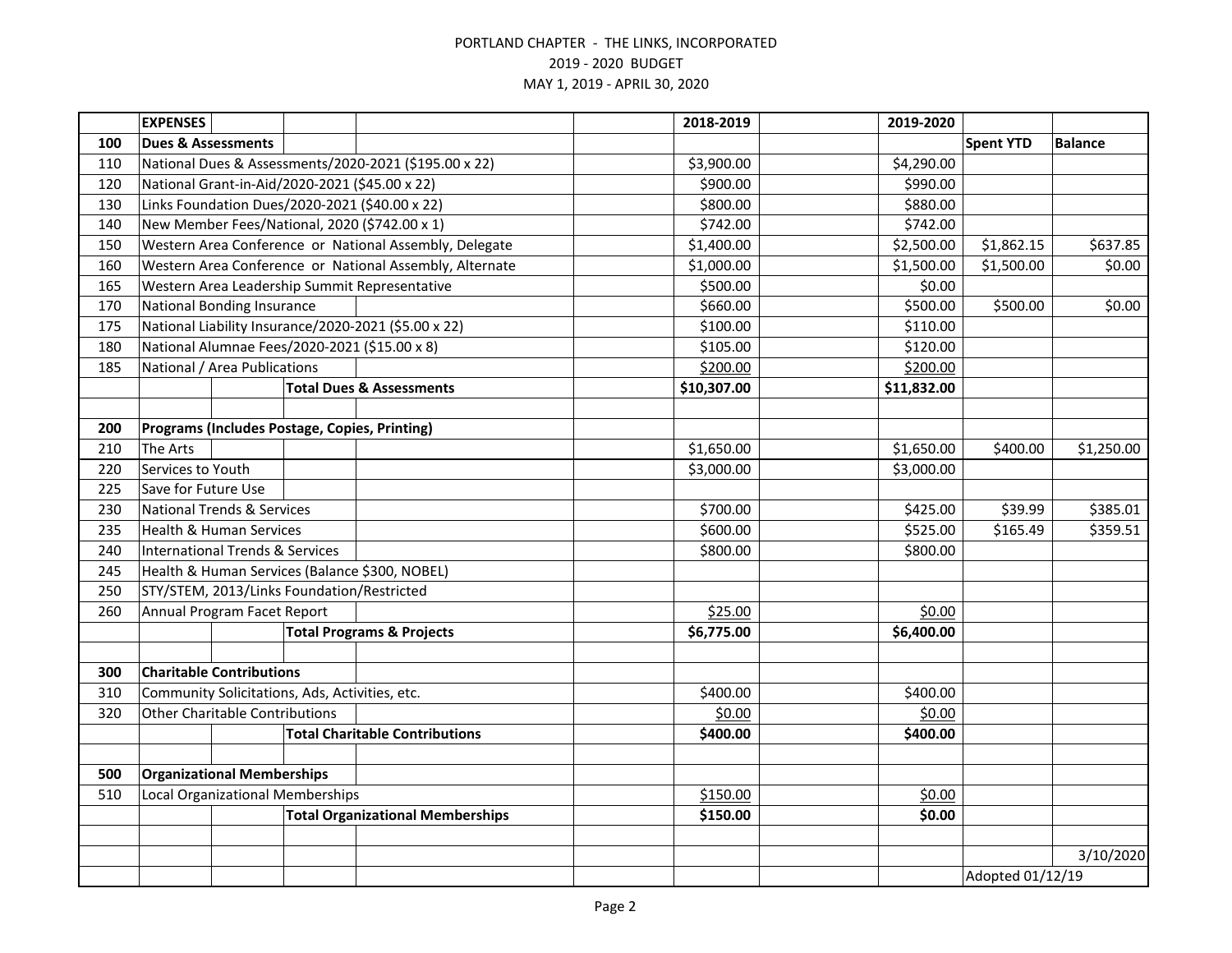|     | <b>EXPENSES</b>                    |  |                                                                        | 2018-2019  | 2019-2020  |                  |                |
|-----|------------------------------------|--|------------------------------------------------------------------------|------------|------------|------------------|----------------|
| 600 |                                    |  | <b>Chapter Officers' Expenses (Includes Postage, Copies, Printing)</b> |            |            | <b>Spent YTD</b> | <b>Balance</b> |
| 610 | President                          |  |                                                                        | \$150.00   | \$150.00   | \$81.90          | \$68.10        |
| 620 | Vice President                     |  |                                                                        | \$50.00    | \$50.00    |                  |                |
| 630 | <b>Recording Secretary</b>         |  |                                                                        | \$150.00   | \$50.00    |                  |                |
| 640 | <b>Corresponding Secretary</b>     |  |                                                                        | \$25.00    | \$125.00   |                  |                |
| 650 | <b>Financial Secretary</b>         |  |                                                                        | \$100.00   | \$50.00    |                  |                |
| 660 | Treasurer                          |  |                                                                        | \$125.00   | \$125.00   |                  |                |
| 670 | Historian / Archivist              |  |                                                                        | \$700.00   | \$800.00   |                  |                |
| 680 | Journalist / Publicity Officer     |  |                                                                        | \$200.00   | \$300.00   | \$47.00          | \$253.00       |
| 690 | Protocol Officer                   |  |                                                                        | \$200.00   | \$300.00   |                  |                |
| 695 | Parliamentarian                    |  |                                                                        | \$25.00    | \$25.00    |                  |                |
|     |                                    |  | <b>Total Chapter Officers' Expenses</b>                                | \$1,725.00 | \$1,975.00 |                  |                |
|     |                                    |  |                                                                        |            |            |                  |                |
| 700 |                                    |  | Chapter Committees' Expenses (Includes Postage, Copies, Printing)      |            |            |                  |                |
| 710 | Courtesy                           |  |                                                                        | \$400.00   | \$400.00   |                  |                |
| 720 | Membership                         |  |                                                                        | \$800.00   | \$1,500.00 | \$756.38         | \$743.62       |
| 725 |                                    |  | New Member Orientation / Induction                                     | \$500.00   | \$1,000.00 | \$690.18         | \$309.82       |
| 730 | Yearbook                           |  |                                                                        | \$100.00   | \$0.00     |                  |                |
| 735 | <b>Committee Procedures Manual</b> |  |                                                                        | \$25.00    | \$0.00     |                  |                |
| 740 | Scholarship (moved to L.I. 990)    |  |                                                                        | \$400.00   | \$0.00     |                  |                |
| 750 | Founder's Day Observation          |  |                                                                        | \$75.00    | \$100.00   |                  |                |
| 760 | Social                             |  |                                                                        | \$325.00   | \$500.00   |                  |                |
| 770 | <b>Bylaws</b>                      |  |                                                                        | \$50.00    | \$50.00    |                  |                |
| 775 | Audit/Internal                     |  |                                                                        | \$50.00    | \$50.00    |                  |                |
| 780 | Fund Development / Grants          |  |                                                                        | \$500.00   | \$0.00     |                  |                |
| 790 | Technology, Chapter                |  |                                                                        | \$270.00   | \$475.00   | \$305.35         | \$169.65       |
| 795 | Ethics                             |  |                                                                        | \$25.00    | \$25.00    |                  |                |
| 796 | <b>Strategic Planning</b>          |  |                                                                        | \$50.00    | \$50.00    |                  |                |
|     |                                    |  | <b>Total Chapter Committees' Expenses</b>                              | \$3,570.00 | \$4,150.00 |                  |                |
|     |                                    |  |                                                                        |            |            |                  |                |
|     |                                    |  |                                                                        |            |            |                  |                |
|     |                                    |  |                                                                        |            |            |                  |                |
|     |                                    |  |                                                                        |            |            |                  |                |
|     |                                    |  |                                                                        |            |            |                  |                |
|     |                                    |  |                                                                        |            |            |                  |                |
|     |                                    |  |                                                                        |            |            |                  | 3/10/2020      |
|     |                                    |  |                                                                        |            |            | Adopted 01/12/19 |                |